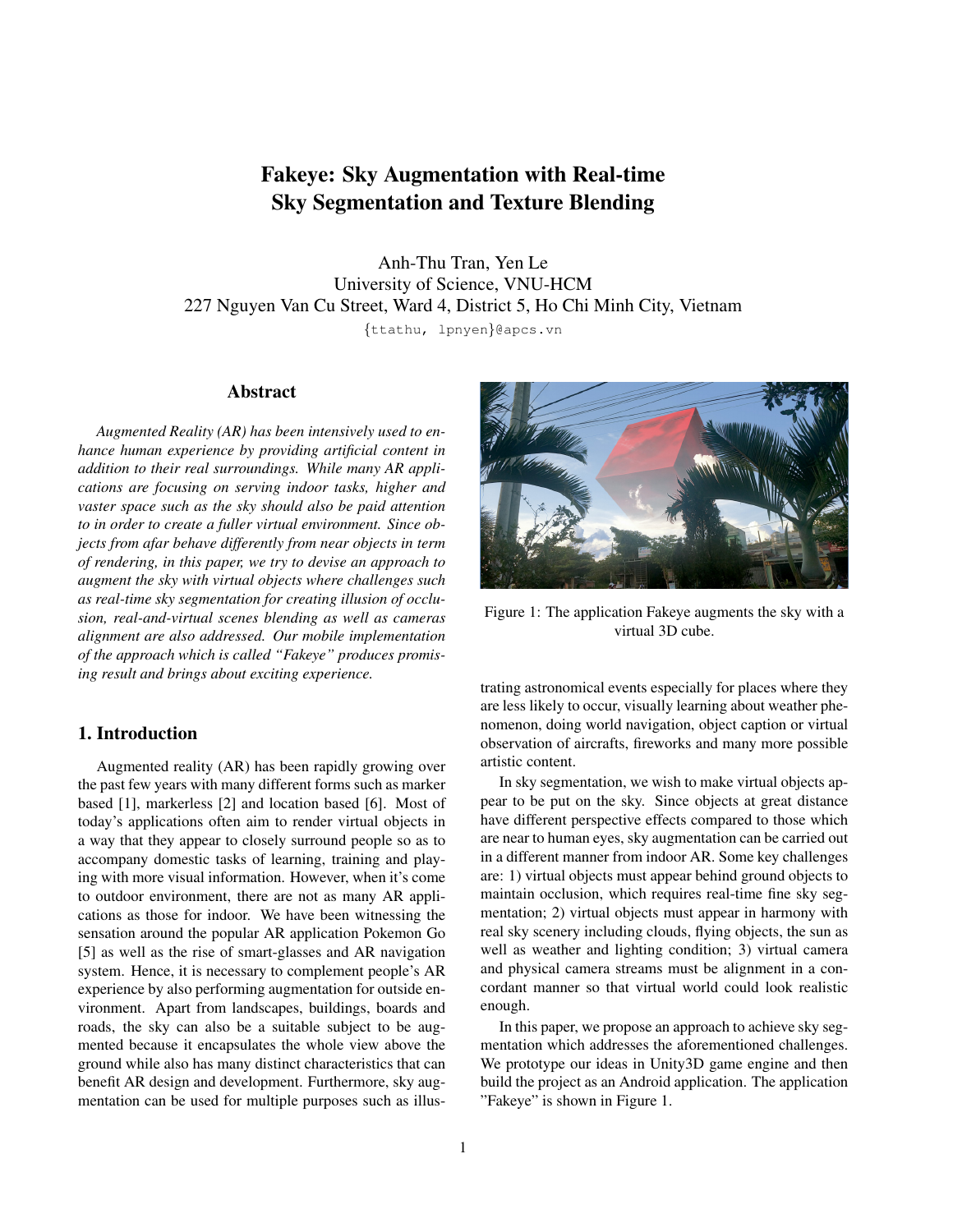# 2. Related Work

# 2.1. Solutions to occlusion in AR

Originally, AR always renders objects on top of real environment which does not provide immersive experience since they should obey occlusion. Besides high-end devices with depth sensors, depth computing from 2D imagery is an ongoing research. Wloka et al. propose a new version of stereo matching algorithm to compute depth information for AR occlusion which favors speed over accuracy [7]. Livingston et al. conduct multiple experiments and user surveys on different rendering styles, opacity, intensity, etc. in order to devise a guideline on human depth perception [3]. Their works aim to benefit large-scale outdoor AR navigation system where road instruction should be all visible to some extent, hence strict occlusion is not mandatory.

# 2.2. Methods to achieve outdoor/large-scale AR

To correlate the two physical and virtual worlds in largescale AR, a complex environment perception using computer vision and/or a fusion between inertial measurement unit (IMU) and GPS unit are often used [4]. Likewise, in our work, we must acquire and process information about the sky from camera stream and rely on rotation signal to match up the two real and virtual views.

## 3. Real-time sky segmentation

In order to create occlusion between physical ground objects and virtual sky objects, we choose to perform image segmentation to obtain a mask for sky region to let virtual content appear upon it. As far as we are concerned, the sky area in an image has very unique features such as pixel position and colors. Since speed is critical for sky augmentation experience, our criteria for segmentation algorithm are that it should not slow down the rendering pipeline while at the same time provide adequate accuracy. To leverage such distinct features of the sky and meet the criteria, we choose to implement a naive machine learning method which is pixel-wise logistic regression with four features: pixel's ycoordinate and red-green-blue color channels. We are also interested in natural clouds for the final augmented scene so we label them as sky pixel when building the segmentation model.

# 4. Real-and-virtual scene blending

After having known the sky area in a frame, we try to preserve the sky's texture by blending the physical scene with virtual scene rather than completely replace it. The texture blending workflow is presented in Figure 2. We first apply weighted grayscale to the sky area to preserve contrast. Then an image blending algorithm is performed. For experiments purpose, we implement several Photoshop-like



Figure 2: Scenes blending process.



Figure 3: Fakeye's project setup.

image blending algorithms on each of the red, green and blue channels. We find blending on red channel to produce visually beautiful result. In the final step, we overwrite the alpha channel of the real sky texture with the above computed blending value. As a result, this method let virtual objects appear to be surrounded by clouds and have appropriate opacity as shown in Figure 1 and Figure 4.

### 5. Real-and-virtual camera alignment

One of the major objectives of AR is that virtual camera and physical camera must have corresponding streams in term of spatial perception so that virtual objects look real enough regarding to those in physical world. As we try to make objects looked as if they are far away aside from occlusion, we must create an illusion such that they are stationary with respect to viewer camera. This turns out to be much simpler since we do not need to track user's camera translation but only rotation. This kind of signal can be independently read from a gyroscope integrated on smartphones. However, this would be error-prone to reading noise and therefore should be improved by fusing with some other sensors such as accelerometer and gravity sensor. In addition to rotation, virtual camera's field-of-view (FOV) also matters for which it must have the same configuration as physical camera. Otherwise, digital content may appear to rotate faster (zoom-in effect with smaller FOV) or slower (zoom-out effect with larger FOV) than real objects.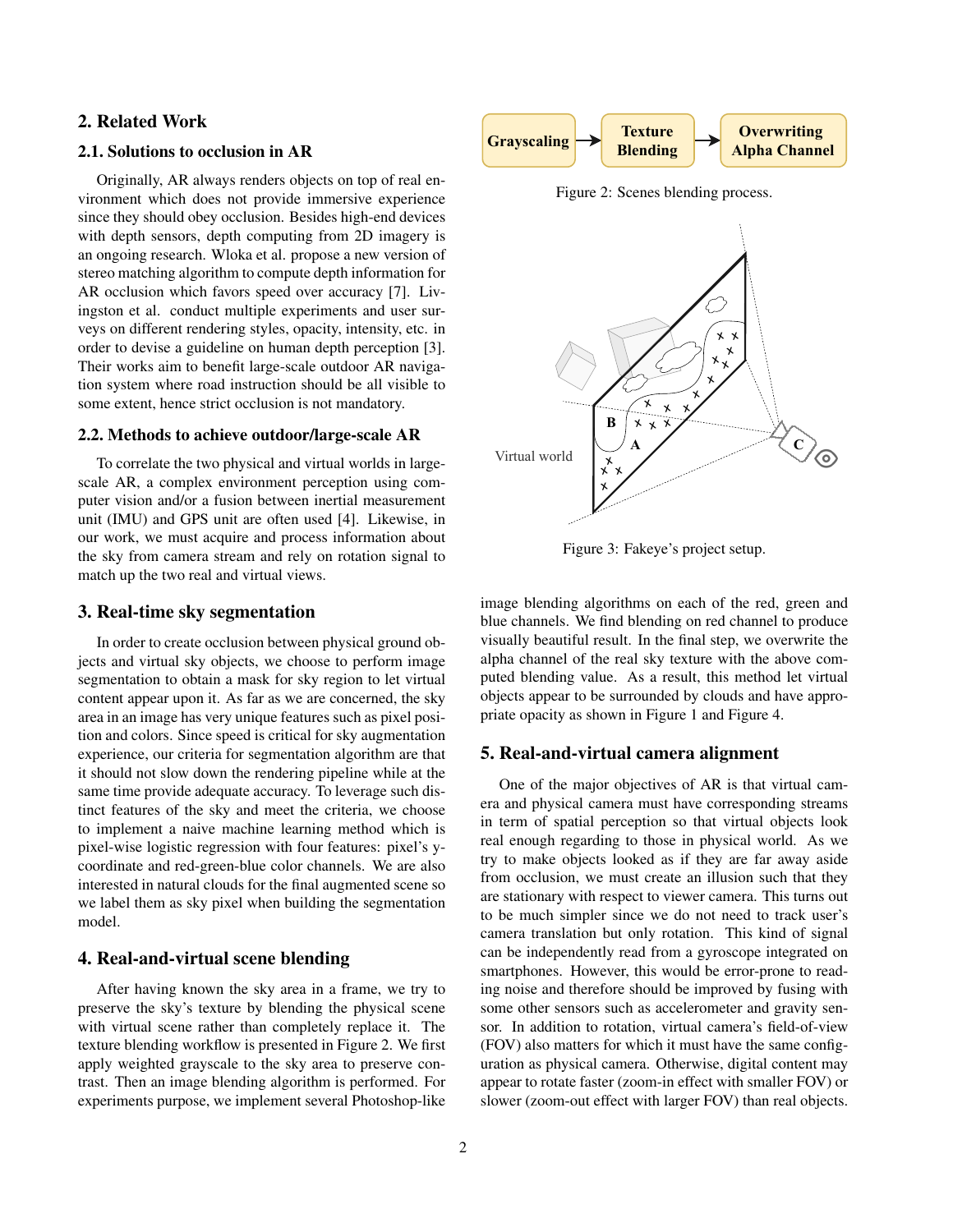

Figure 4: Virtual cube laying among the clouds.



Figure 5: Virtual objects rendered through glass door.



Figure 6: Bad augmentation caused by false segmentation.

# 6. Experiment

The application Fakeye's scene setting is shown in Figure 3. Camera C is the virtual camera where user views the final augmentation scene. A rectangular plane is stationary with respect to the camera view as a render canvas. Physical camera's input is streamed as the top texture of the plane.

### 6.1. Segmentation process

Sky segmentation is performed in the top texture which results in a mask where region of non-sky object A is visible with full opacity. For the pixel-wise logistic classifier, we train the model separately from the application with SkyFinder dataset. The dataset contains approximately 100,000 sky-annotated images in which we only use bright daytime sky. We train multiple models with different sets of the five features including pixel's x-coordinate (X), pixel's y-coordinate (Y), red channel (R), green channel (G) and blue channel (B). Our best model which is the fourfeature YRGB gains 76.89% in mean Intersection-Over-Union (mIOU). However, its Misclassification Rate (MCR) is also high with 8.61%. The train weights are then used in the application to determine if a pixel should be of sky region.

#### 6.2. Blending process

After segmentation process, sky region B is the one which enters texture blending process. Here the top texture will be blend with the base texture of the virtual camera stream. After that, the blending process changes region B's opacity to values which should be less than or equal to 1.0 (for 1.0 is full opacity). With such array of alpha values, the objects of the virtual world can be visible behind the viewer plane and simultaneously appear to be blending in with the real sky.

#### 6.3. Camera alignment

The viewer plane's scale ratio must match with the phone's screen ratio so that objects are rendered correctly in term of scaling. The Android device we use is a Pixel 2 XL with  $2880\times1440$  resolution so the plane scale ratio  $x : y : z$  should be  $2 : 1 : 1$ . Virtual camera C is attached

with a script controlling its rotation by phone's gyroscope signal. The virtual camera's FOV is approximately 50.7° calculated based on the test device camera specification.

# 7. Result

Our implementation shows a basic workflow to achieve sky augmentation in real-time camera stream. Figure 1 shows correct sky segmentation and object rendering. Another capture in Figure 4 shows the blending effect where object appears to be surrounded by the clouds. Texture blending also benefits rendering through transparent material as shown in Figure 5. Since our sky segmentation model is a simple logistic classifier, the segmentation result is not much accurate. Therefore, it causes unwanted holes in real scene as seen in Figure 6.

# 8. Conclusion

It is essential to carry out AR in large-scale environment in order to enhance overall user experience. Sky augmentation has many meaningful application and is achievable with less demanding requirements in comparison to indoor AR. Although our proposed approach can be implemented with ease on gyroscope-enabled smartphones, it still needs much improvement on the segmentation process, lightning and gyroscope reading. For sky augmentation to be more immersive, it should be accompanied with spatial sound in addition to artificial visuals and be viewed with AR specialized devices.

# 9. Acknowledgments

This research is supported by research funding from Advanced Program in Computer Science, University of Science, Vietnam National University - Ho Chi Minh City.

# References

- [1] Swati V. Birje. Marker based augmented reality using android os. 2013.
- [2] V. Ferrari, T. Tuytelaars, and L. Van Gool. Markerless augmented reality with a real-time affine region tracker. In *Pro-*